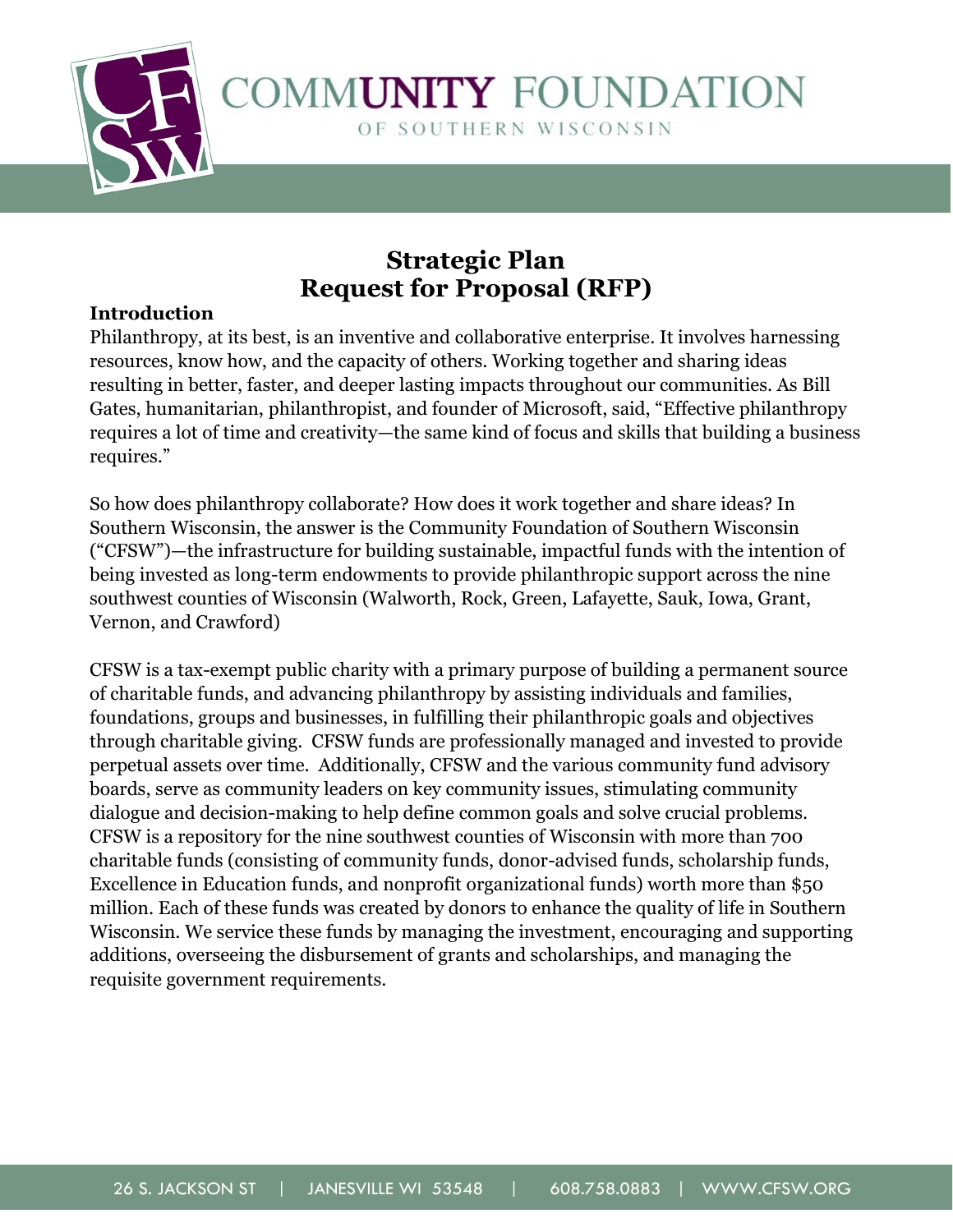#### • **To fulfill our mission, we provide services to:**

- $\circ$  Charitable Donors, making a difference in their communities through their charitable gifts.
- o Non-Profit Organizations, including schools and governmental bodies, seeking support for projects and programs.
- o Students seeking scholarships.
- We assist donors by helping them create charitable funds to support the causes of their choice. "Donors" include individuals, organizations, and informal groups united for a common purpose. We also bring information about community needs to the attention of our donors.
- We assist non-profit organizations through our competitive grantmaking program which provides a variety of opportunities for these organizations to receive financial support. We also assist non-profit organizations in the creation of funds solely for the support of their organization. We hold a total of 42 grant cycles, due to the number of funds we hold.
- We assist students by serving as a scholarship resource to over 500 individuals for both high school graduates and older students. Each year the Community Foundation makes nearly 400 scholarship awards across the Southern Wisconsin region. Our scholarship listings are a valuable tool for students seeking support for post-high school education.

CFSW is at a critical inflection point. As we have recently celebrated our 25th anniversary year, we have also welcomed a new President and CEO, Wyatt Jackson. Wyatt brings an entrepreneurial orientation to challenge the status quo and is prepared to propel the organization's impact to new heights. To that end, CFSW is undertaking a strategic planning process to determine what is next for the organization as we continue to build the infrastructure for sustainable, impactful philanthropy across our designated region and beyond. Other staff for CFSW include a chief financial officer, three donor service representatives (one was recently promoted to Director of Donor Services) covering 3 different regions (Rock/Walworth County, Southwest Region-Crawford/Vernon/Iowa/Grant Counties, Green/Lafayette Counties), Grants/Scholarship Manager, Marketing Manager (works remotely from home), and 4 part-time support staff. We have 3 offices currently, with the main office in Janesville, WI. The Director of Donor Services and 1 support staff in Monroe, WI, and 1 donor services representative and one support staff in Platteville, WI.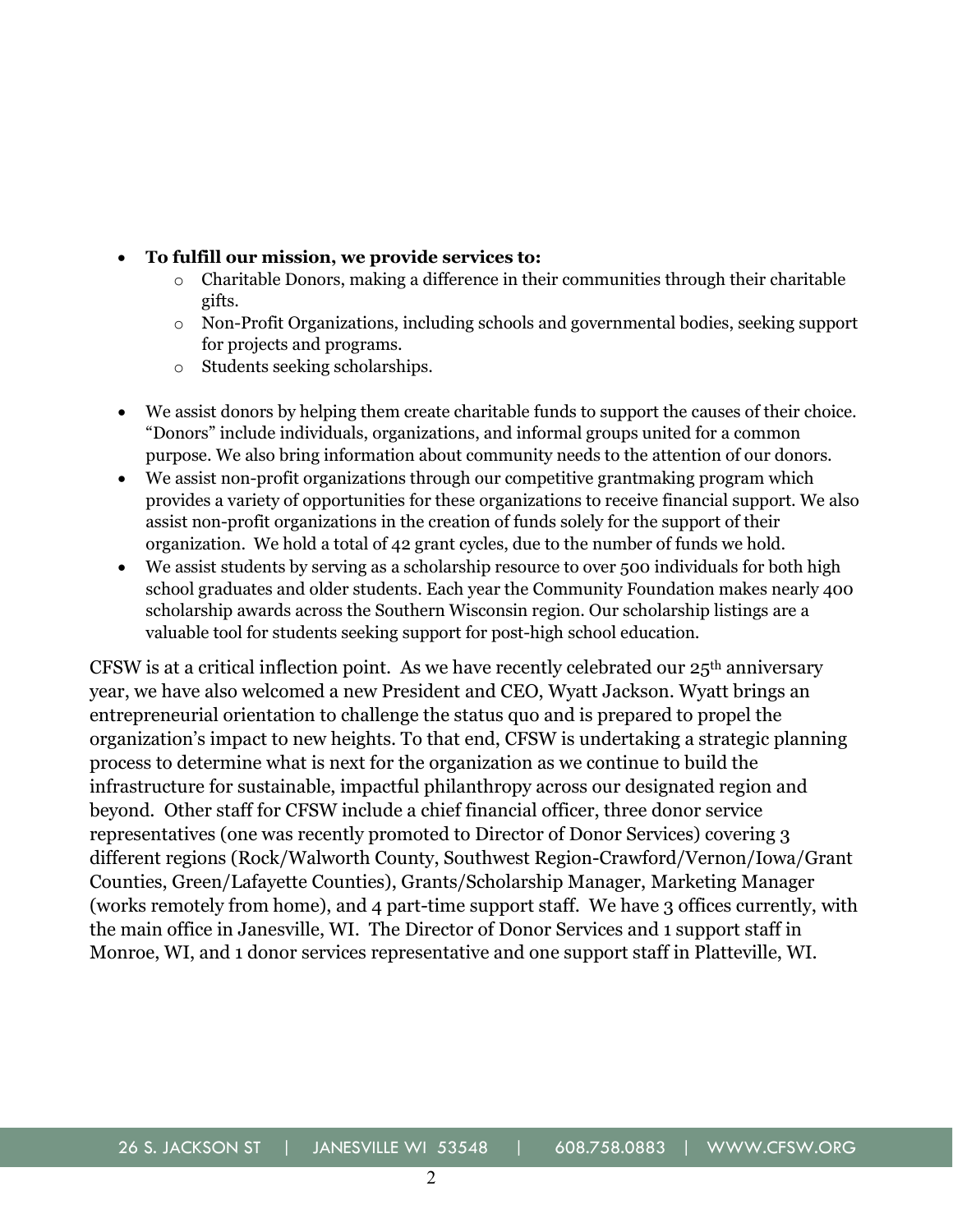#### **Scope of Work**

The Community Foundation of Southern Wisconsin is seeking a strategic plan outlining a clear path for our next 3 to 5 years, including goals, issues, programs, and other specifics that we expect will round out the plan.

Successful responses may approach the planning process using a multitude of methodologies. All methodologies will be thoroughly considered. The only requirement is the engagement of a wide range of CFSW stakeholders (board, staff, advisory boards for funds, grantees and others) in the process.

This suggested timeline will require a consultant that utilizes strong project management tools and possesses the ability to quickly bring teams to consensus.

| <b>Key Milestones</b>                                | Due                   |
|------------------------------------------------------|-----------------------|
| <b>Release RFI</b>                                   | November 6            |
| Q&A period                                           | November -November 25 |
| Response due                                         | December 2            |
| Interview finalists                                  | December & January    |
| Choose consultant/facilitator                        | by January 22         |
| Assessment of organization/stakeholders              | January 22 - March 15 |
| Strategic planning retreat including staff and board | TBD (April or May)    |
| Plan delivered                                       | June 15               |
| Board meeting to approve plan                        | July 22               |

The selected strategic planning consultant will ensure that necessary research/assessment is completed to meet the project requirements. This project will have the use of our database and staff time to pull data and reports needed by fund types, grants made, scholarships awarded, donors reached, etc. Plus, CFSW expects that the plan might leverage insights from a survey of donors, grantees, staff and board members. In addition to the existing knowledge base, the selected strategic planning consultant will work with CFSW staff to complete the additional research required to ensure effectiveness of the plan.